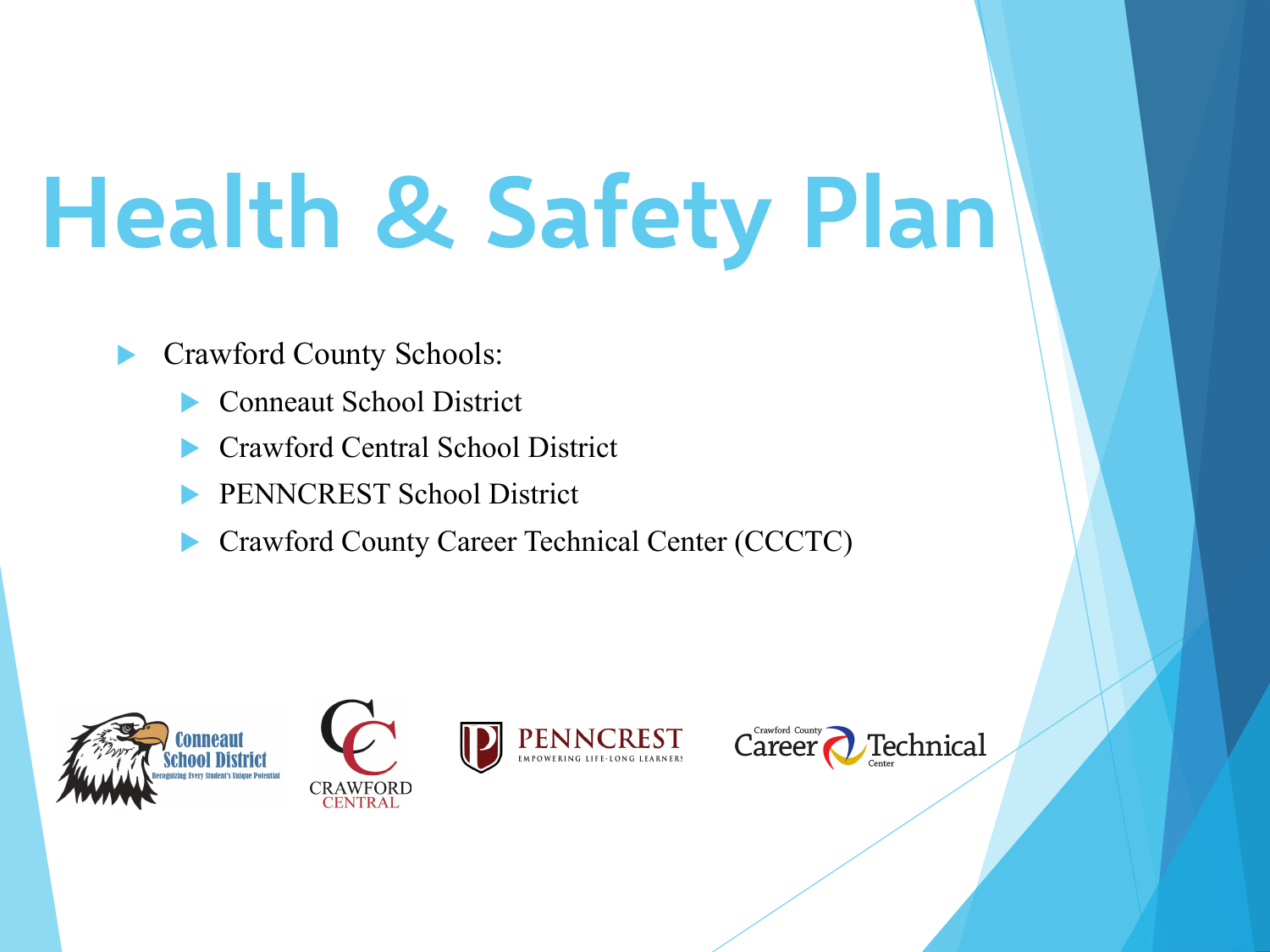### BACKGROUND

- Superintendents from Crawford County and the leadership of the Crawford County Career Technical Center (CCCTC) worked jointly to create a Health and Safety Plan to re-open the county's schools for the Fall of 2020.
- We all recognize that our schools are critical community institutions serving over 9000 students.
- With a constant focus on the health and educational needs of our communities the county leadership decided that the best approach in developing the Health and Safety Plan was to have consistency in the planning process.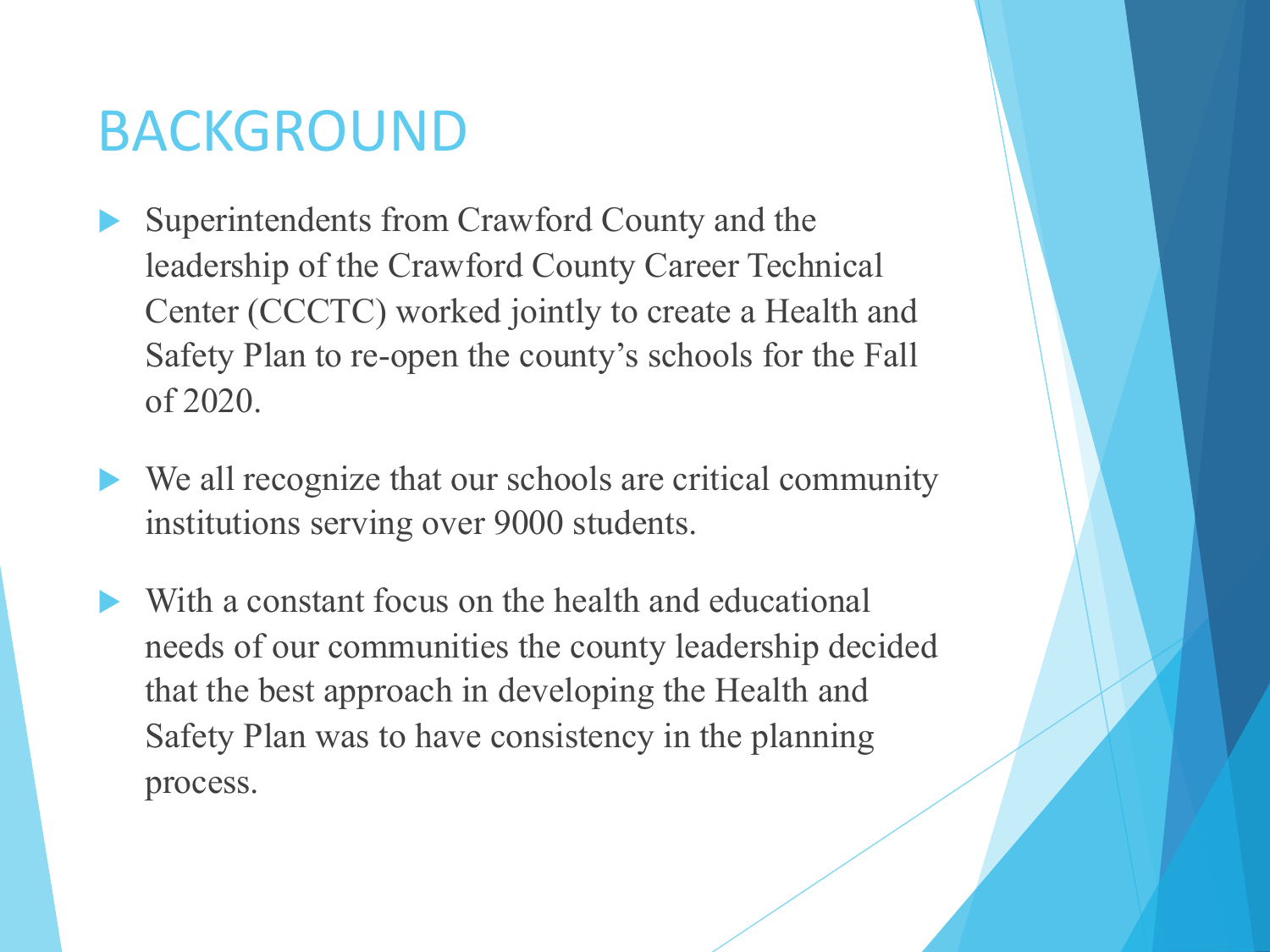## BACKGROUND

- In mid-June, the Pennsylvania Department of Education released guidelines. As a team, we began to research and develop components of the Health and Safety Plan. Research included:
	- Communicating and collaborating with school leaders (Northwest Tri-County and others).
	- Meeting with the Erie County Department of Health.
	- Meeting with Crawford County Department of Public Safety & County Commissioners.
	- Post-Secondary institutions (Allegheny College, Pitt-Titusville).
	- Meeting with epidemiologists:
		- Dr. Emily Shears, Erie County Department of Health
		- Dr. Becky Dawson, Allegheny College, Crawford **County**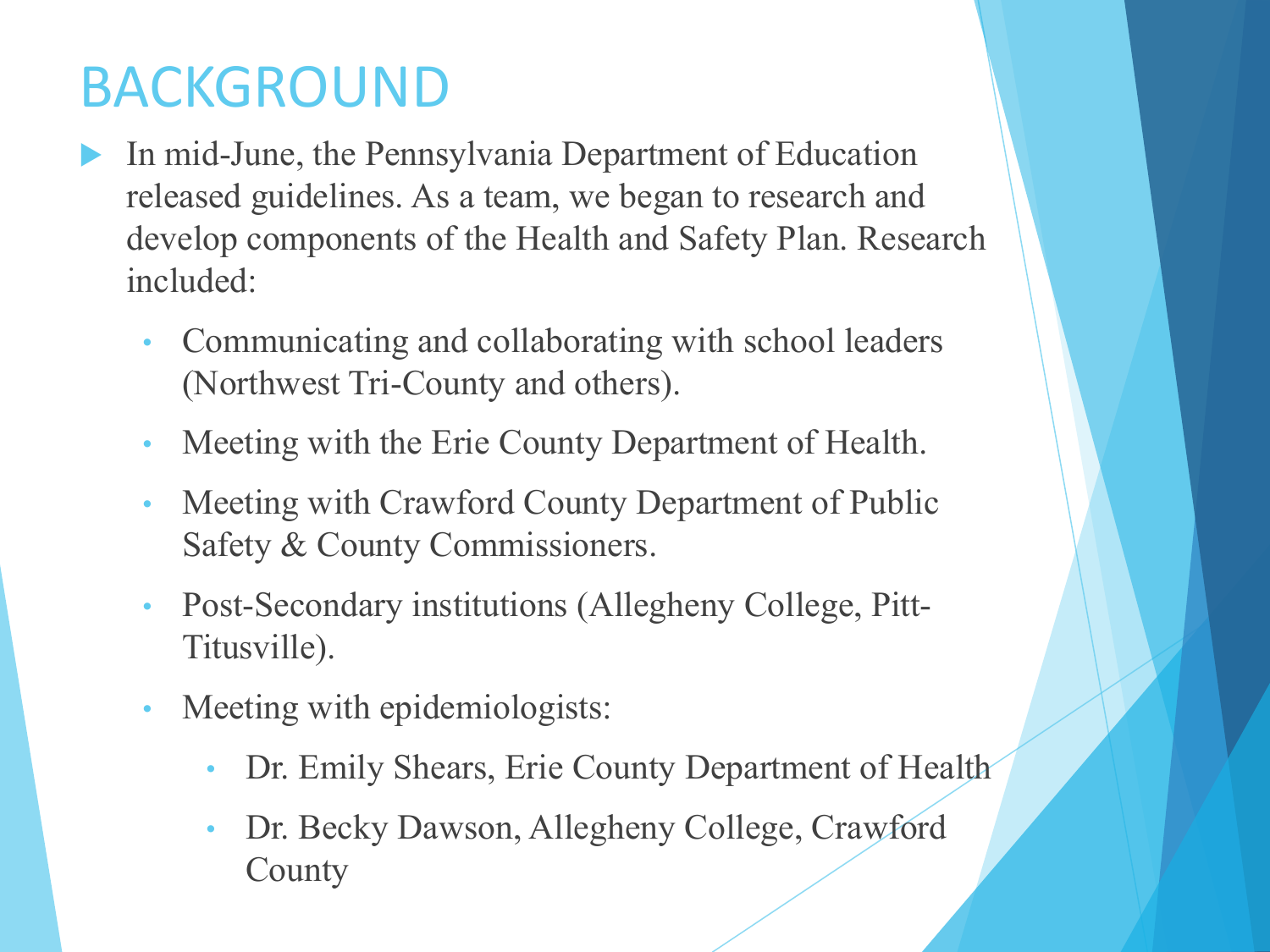## BACKGROUND

Research and reports reviewed include:

- American Academy of Pediatrics (AAP)
- Pennsylvania Department of Health (DoH)
- Pennsylvania Department of Education (PDE)
- Surveys of parents, students and staff
- $\blacktriangleright$  This is a fluid document, based on local, state, and federal guidelines that will continue to develop over time.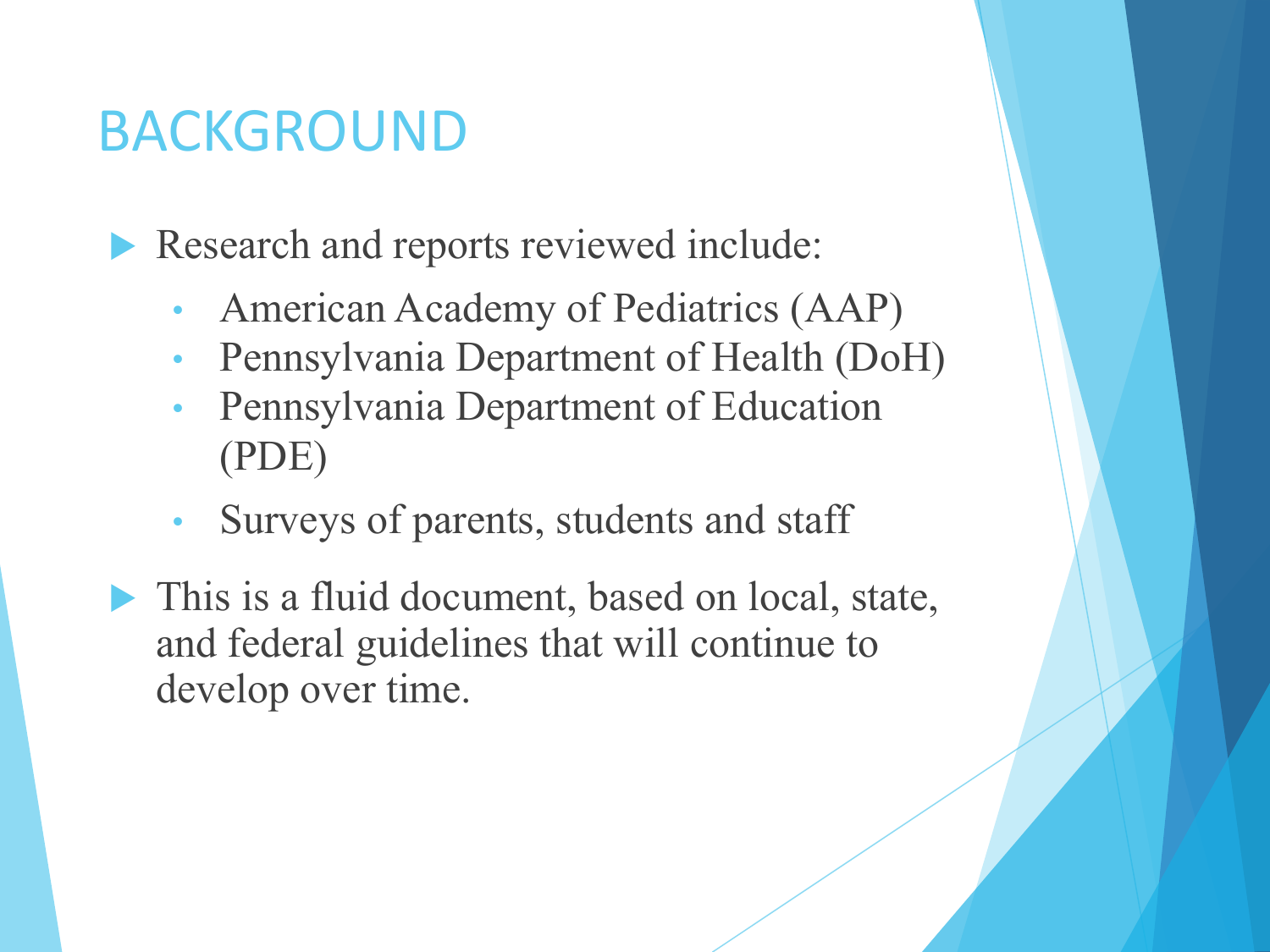#### American Academy of Pediatrics (AAP)

According to the American Academy of Pediatrics (AAP), lengthy time away from school and associated interruption of supportive services often results in social isolation. This makes it difficult for schools to identify and address important learning deficits, as well as child and adolescent physical or sexual abuse, substance use, depression, and suicidal ideation. This, in turn, places children and adolescents at considerable risk of morbidity and, in some cases, mortality. Beyond the educational impact and social impact of school closures, there has been substantial impact on food security and physical activity for children and families.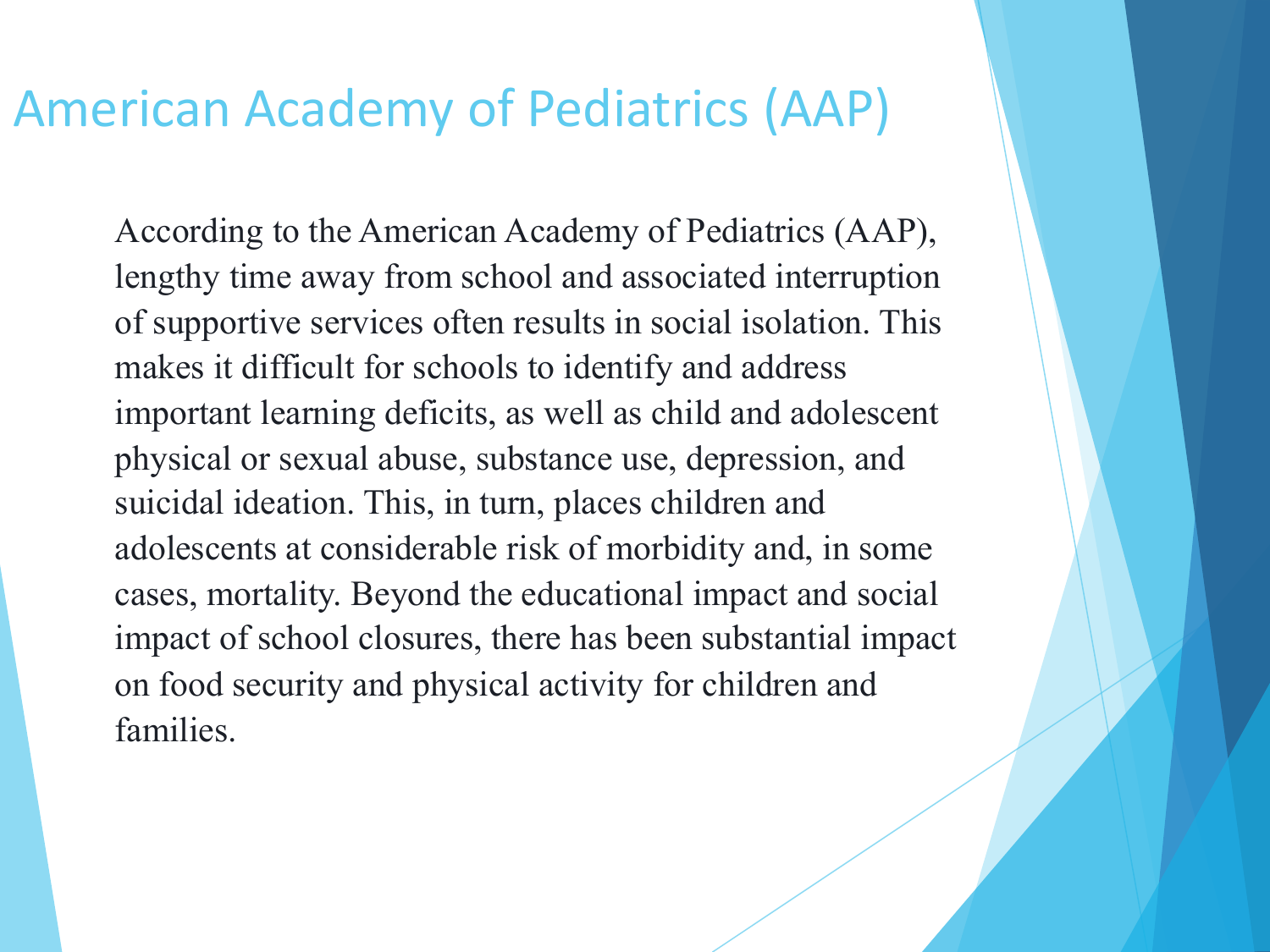### American Academy of Pediatrics (APA)

Therefore, the health and safety of our students, staff, and community is paramount. However, we are also guided by our belief that social interaction and in-person instruction is essential to our children's emotional well-being, as well as their educational growth and advancement.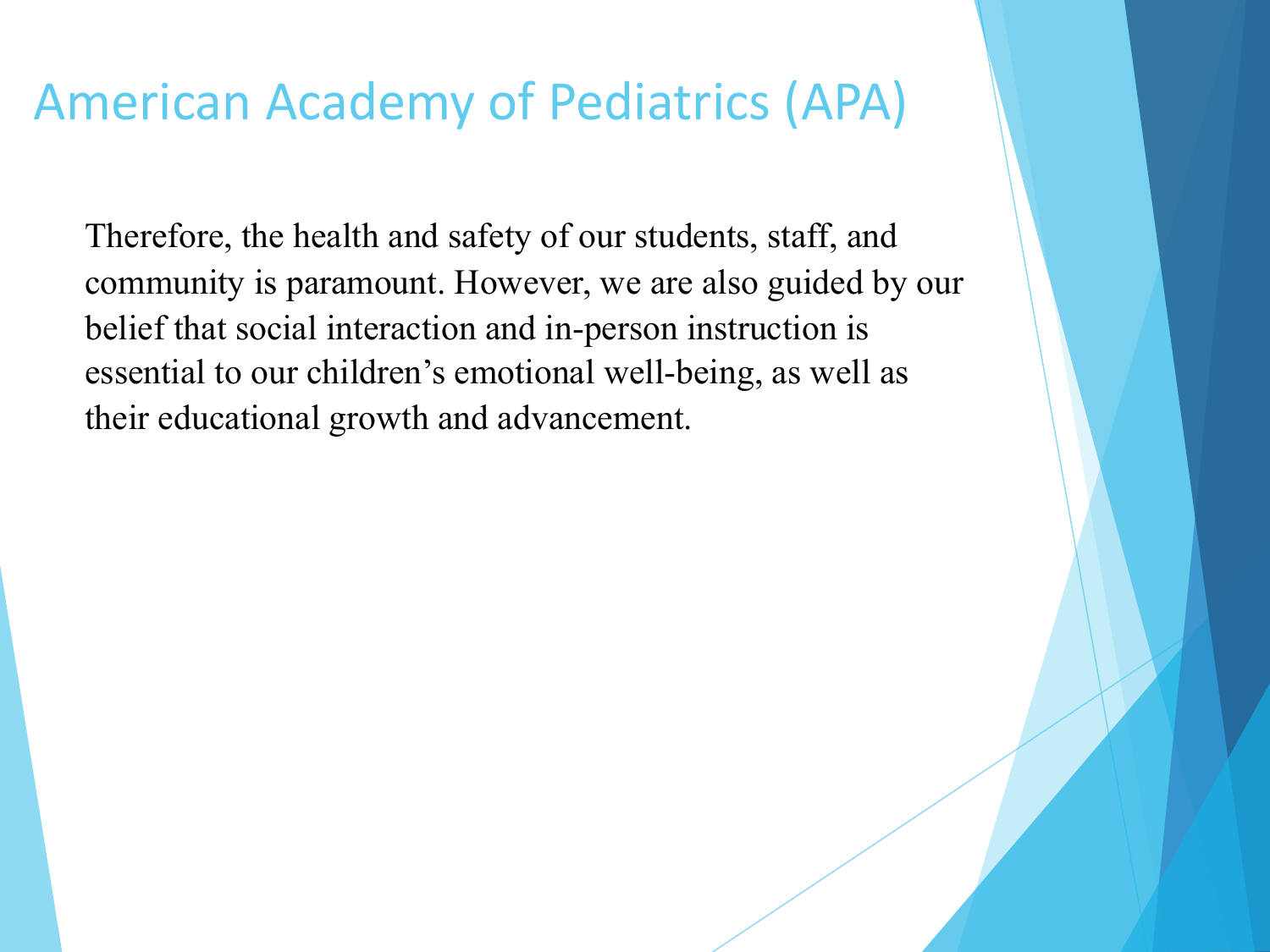## Pennsylvania Department of Education (PDE)

- The intent of the Health and Safety plans is to serve as the District guidelines for re-opening.
- $\blacktriangleright$  Maximize the protection of our students, staff, and community while minimizing educational and social disruption.
- $\blacktriangleright$  Enable each district to operate and provide services as normally and effectively as possible.
- The plan should be created in consultation with local health agencies.
- Each district must create a Pandemic Team and have a Coordinator.
- The School Board must approve the Health and Safety Plan.
- Each School entity must submit their plan to the Department of Education.
- The Health and Safety Plan must be posted on the School Website prior to the reopening.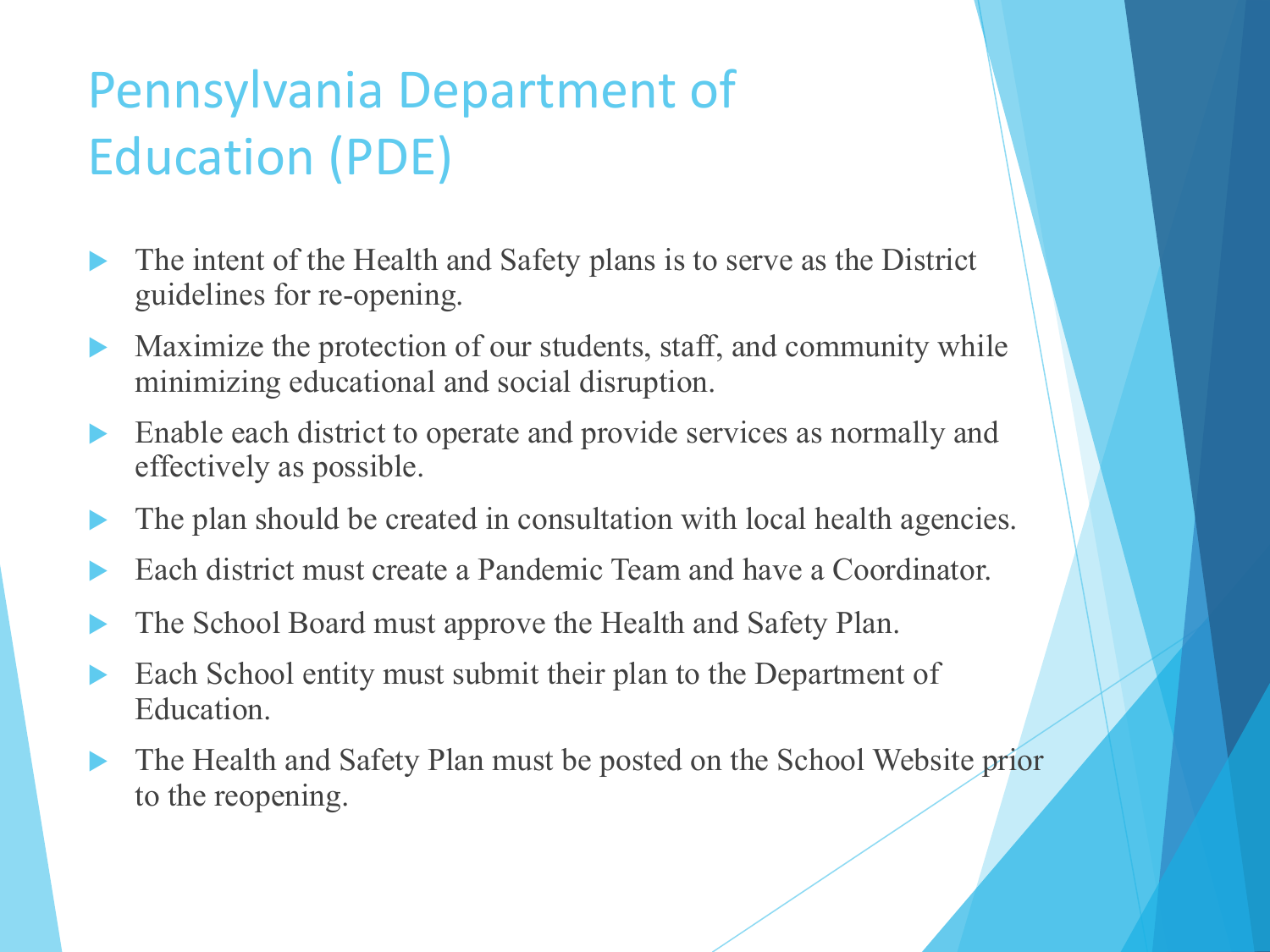#### Pennsylvania Department of Education (PDE)

According to the Pennsylvania Department of Education, *"all school activities must be informed by Governor Wolf's Process to Reopen Pennsylvania. The Wolf administration has categorized reopening into three phases: red, yellow, or green. These designations signal how restrictions on school, work, congregate settings, and social interactions will ease in each county."*

Currently, the PA Department of Health and the Governor's Office has designated Crawford County as green.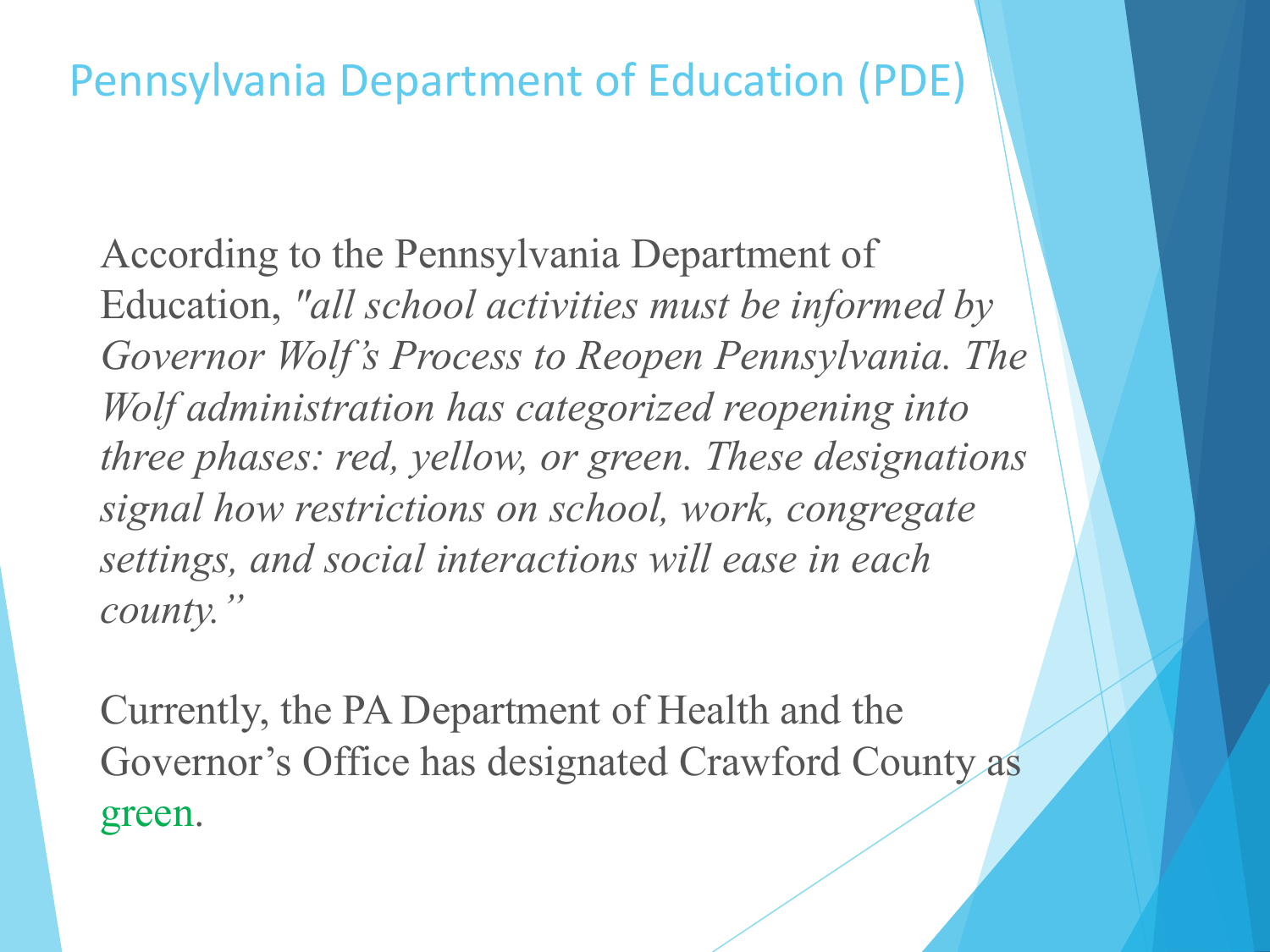#### Pennsylvania Department of Education (PDE)

- u **Cleaning, Sanitizing, Disinfection, and Ventilation** This section describes how we will keep the building cleaned, sanitized, disinfected, ventilated and ready to welcome staff and students. The Director of Buildings, Grounds and Transportation will lead this effort.
- u **Social Distancing and Other Safety Protocols** Working together, the Director of Buildings, Grounds and Transportation, principals, and teachers and staff will address the social distancing and other safety protocols addressed in this section.
- **Monitoring Student and Staff Health Keeping students and staff** healthy is one of our primary goals. This section outlines what will need to be done to meet this goal, as well as where, when, how and how often. This section also lists parties responsible for the monitoring, isolating, quarantining, and returning protocols for students and staff.
- **Other Consideration for Students and Staff** Face covering procedures, scheduling, and deployment of staff (instructional and non-instructional) are addressed in this session.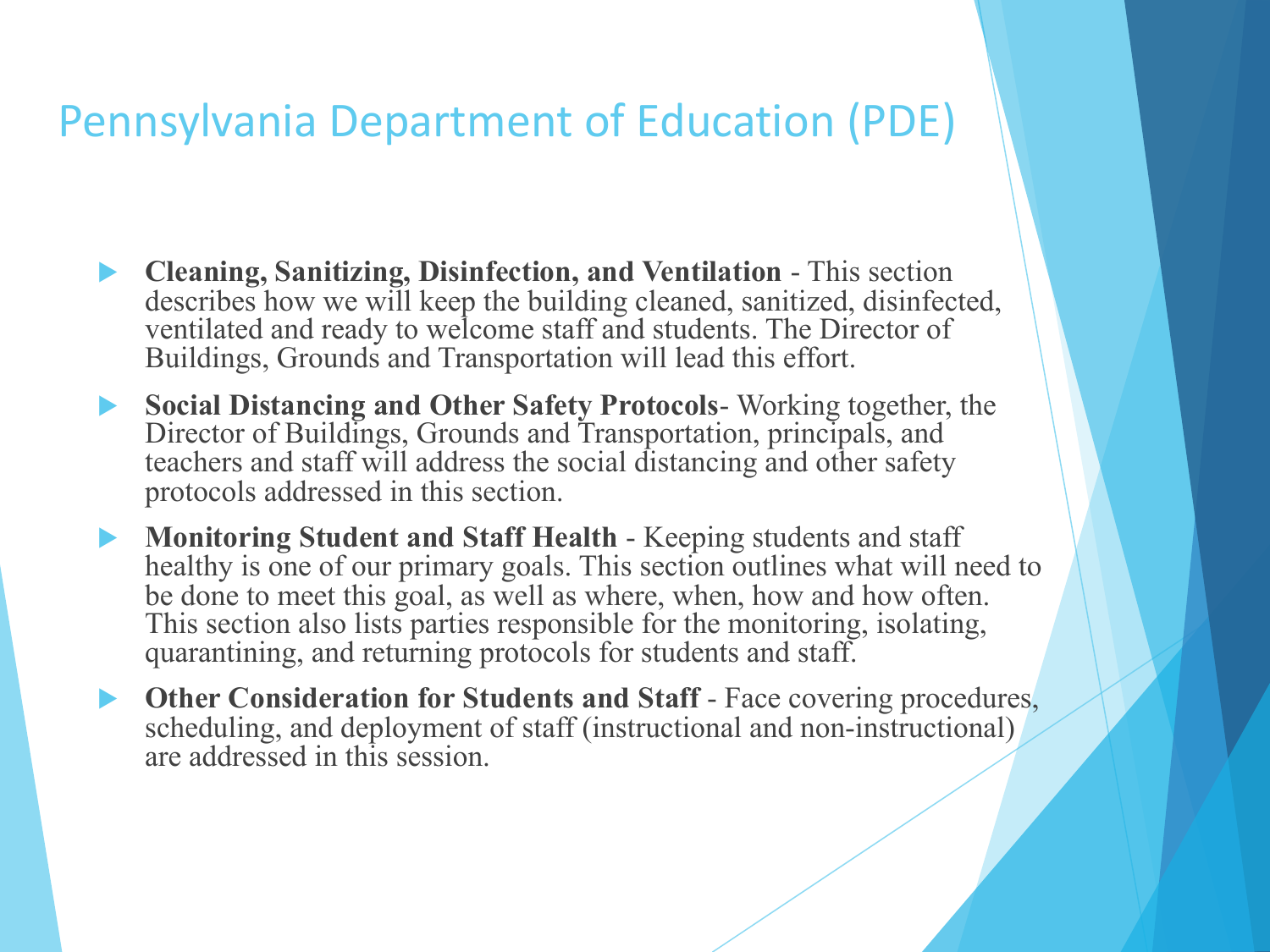#### Cleaning, Sanitizing, Disinfection, and Ventilation **Action Steps under Green Phase**

- $\triangleright$  Continued and daily cleaning of all classrooms and restrooms, hallways, transportation vehicles and "high touch surfaces".
- Increased ventilation through extended occupancy times and exhaust ventilation.
- Continued disinfection throughout all buildings as needed.
- Classrooms and common areas will be ventilated with additional circulation of outdoor air when possible.
- Recommend all individuals sanitize/wash hands on a frequent basis. Recommend making hand sanitizer available in common areas, hallways, and/or in classrooms where sinks for hand washing are not available.
- $\blacktriangleright$  The custodial staff has access to products, training, and has implemented cleaning regimens that meet CDC requirements for disinfecting facilities in response to COVID-19.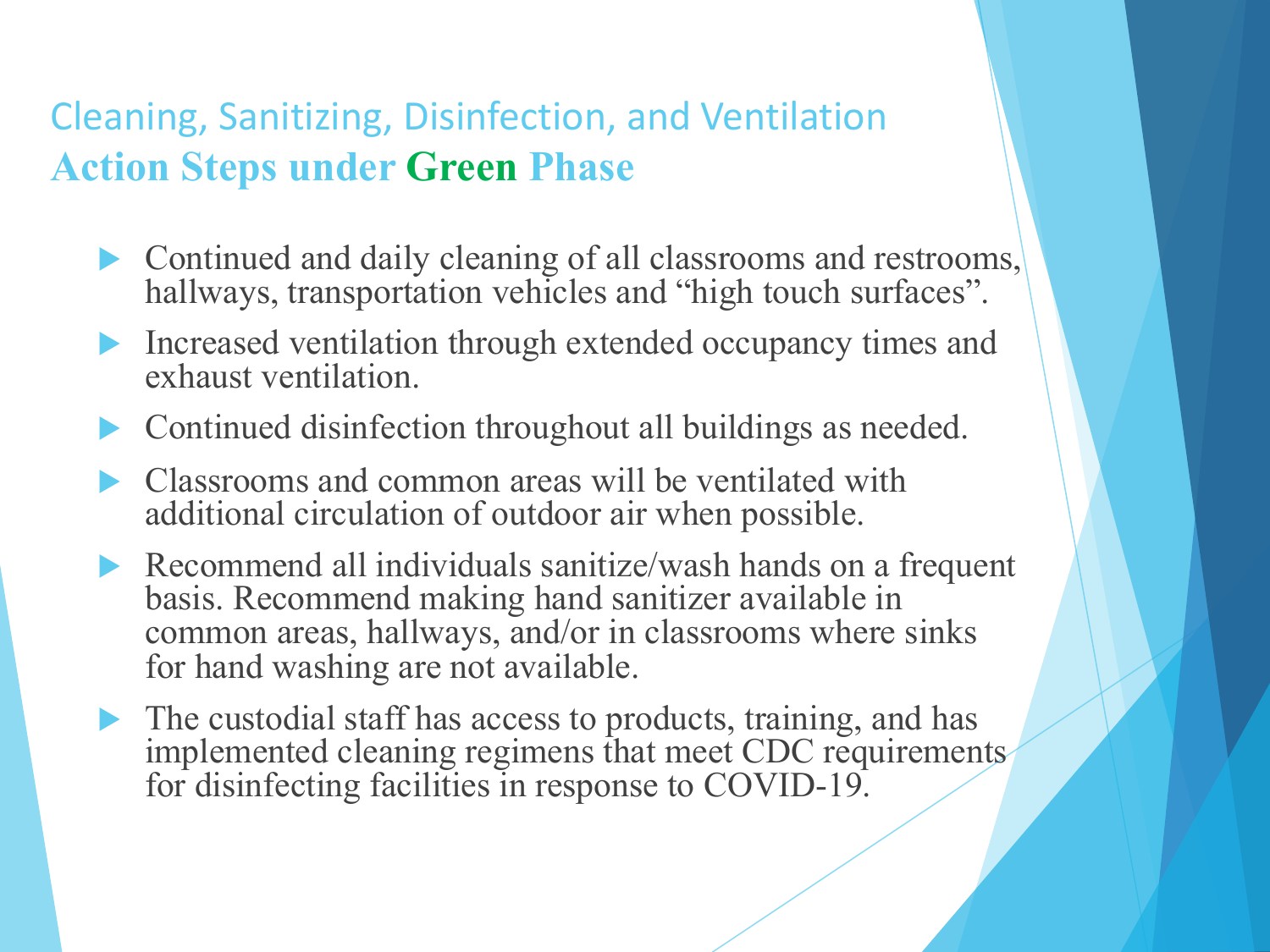#### Cleaning, Sanitizing, Disinfection, and Ventilation **Action Steps under Green Phase**

- Class sizes will maintain 6 feet of separation to the greatest extent possible.
- In the event the 6 feet of separation is not possible, students will have to wear a face covering in accordance with procedures and guidelines from the CDC and PA Department of Health
- Seating configurations of desks and work areas will be in rows with all facing the same direction when feasible. If not feasible, staggered, or diagonal seating at shared tables to avoid "across the table" seating.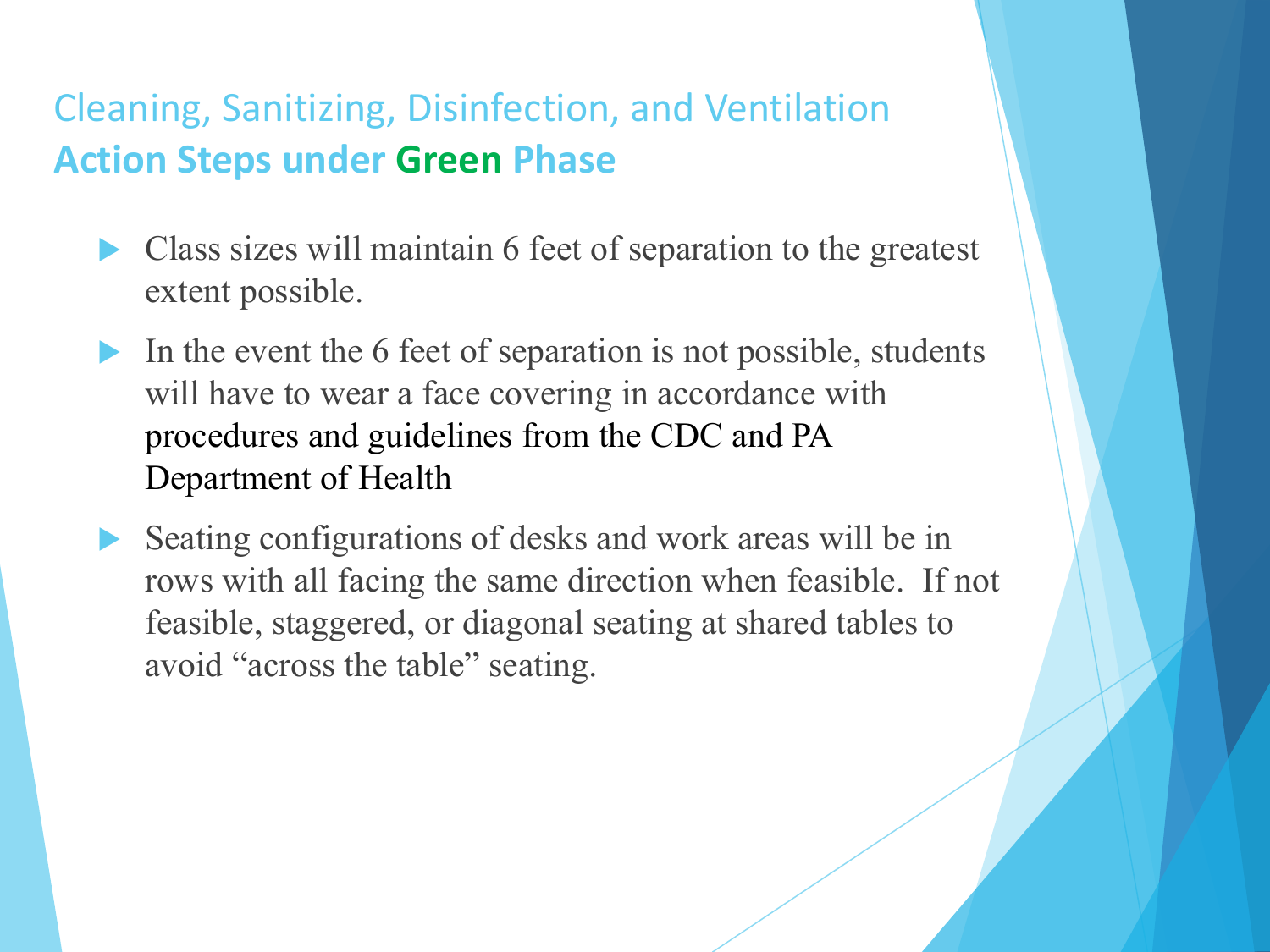#### Cleaning, Sanitizing, Disinfection, and Ventilation **Action Steps under Yellow Phase**

- All GREEN Phase precautions
- Increased frequency of cleaning cycles of all classrooms and restrooms, hallways, and transportation vehicles as well as "high touch" surfaces.
- If Crawford County were to fall back into the Yellow Phase currently the County schools would implement the occupancy-limitation plan were students attend school in person with cohorts MW or TR, and online Friday. Staff and students would work from home on Friday. Other illustrations of the plan may change to meet the needs of special populations.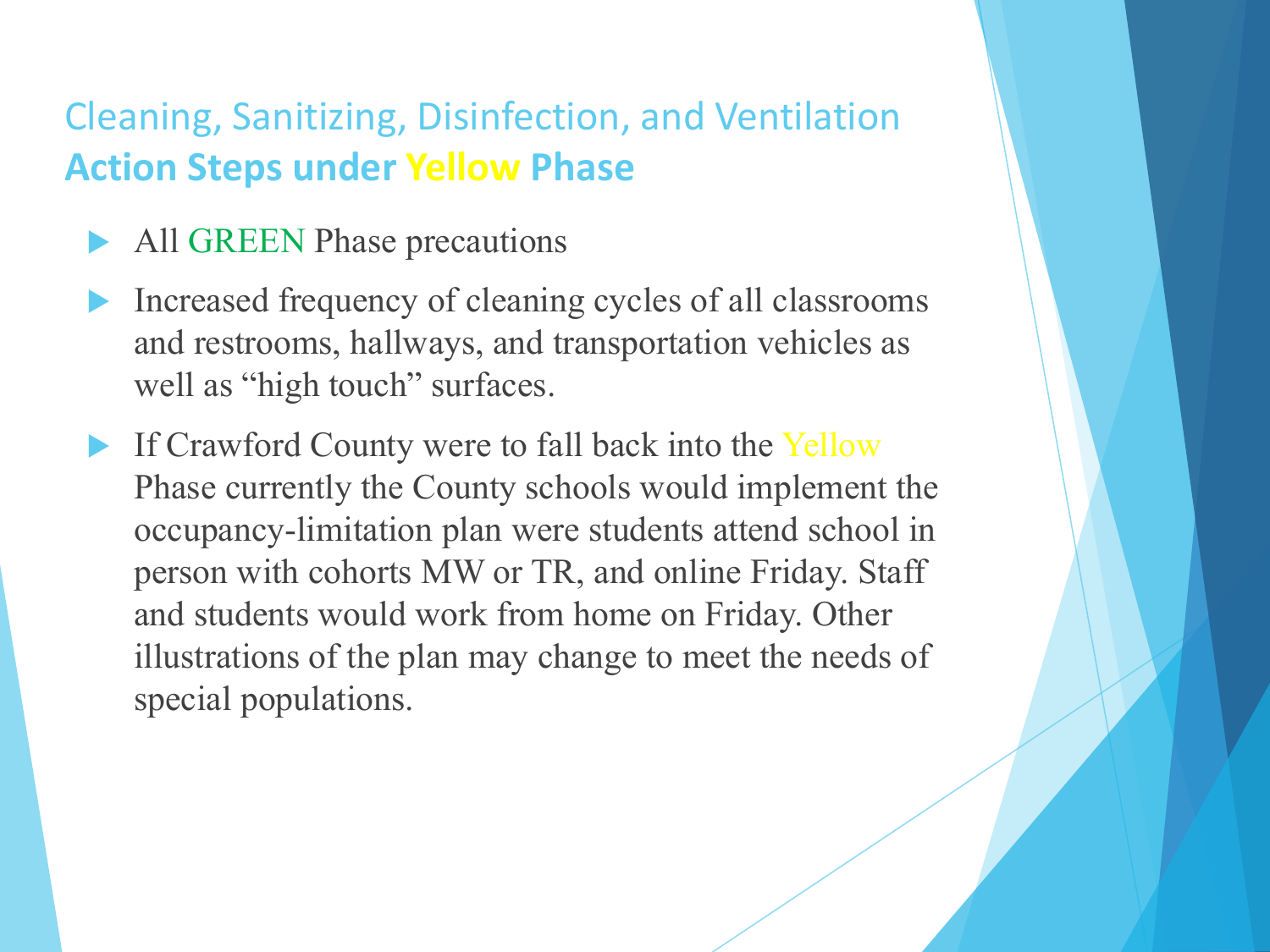#### Cleaning, Sanitizing, Disinfection, and Ventilation **Action Steps under Yellow Phase**

- Applying this " $A/B/A/B$  and C" hybrid model would:
	- $\blacktriangleright$  Maximize the number of days of in-person instruction.
	- $\triangleright$  Conform to the narrower social distancing guidelines by having less students in the building and classroom as required in the Yellow Phase.
	- Allow all students to be able to experience all content and provide equity for all students in the amount of time with learning.
	- Allow our teachers to continue to be fully engaged with all students.
	- $\blacktriangleright$  Provide a consistent calendar for planning purposes.
	- $\blacktriangleright$  Allow for deep cleaning of the buildings.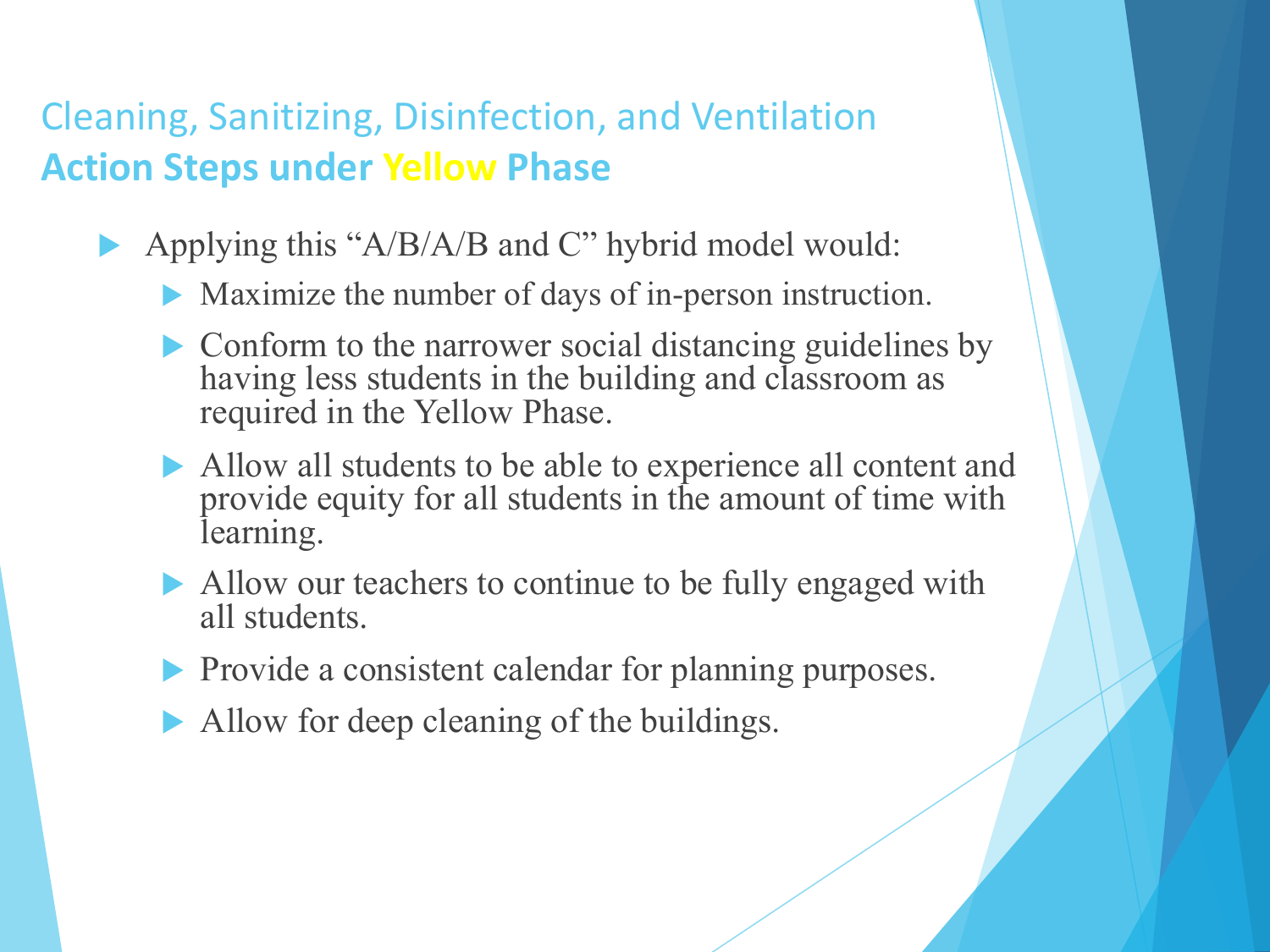#### Social Distancing and Other Safety Protocols **Action Steps under Green Phase**

- Best practices will be utilized to limit close contact between students and staff.
- Spread out in classrooms.
- Teachers will need to declutter their classrooms to help meet the social distancing requirements.
- Stagger bells for fewer students in hallways when feasible.
- Chorus, singing, and band inside is prohibited.
- Whole grade recess is prohibited. Individual classes only.
- Masks mandatory during transportation.
- Masks mandatory during entry and exit of building, and all transitions as recommended under current mandates by the CDC and PA Dept. of Health.
- In some classrooms, masks will be mandatory.
- Turn desks facing the same direction or have students only sit on one side of a table, spaced apart.
- Students will eat in the cafeterias sitting at least 3 to 6 feet apart, OR students will eat in classrooms according to social distancing plans by building.
- Students will be encouraged to wash their hands prior to consuming food or beverages.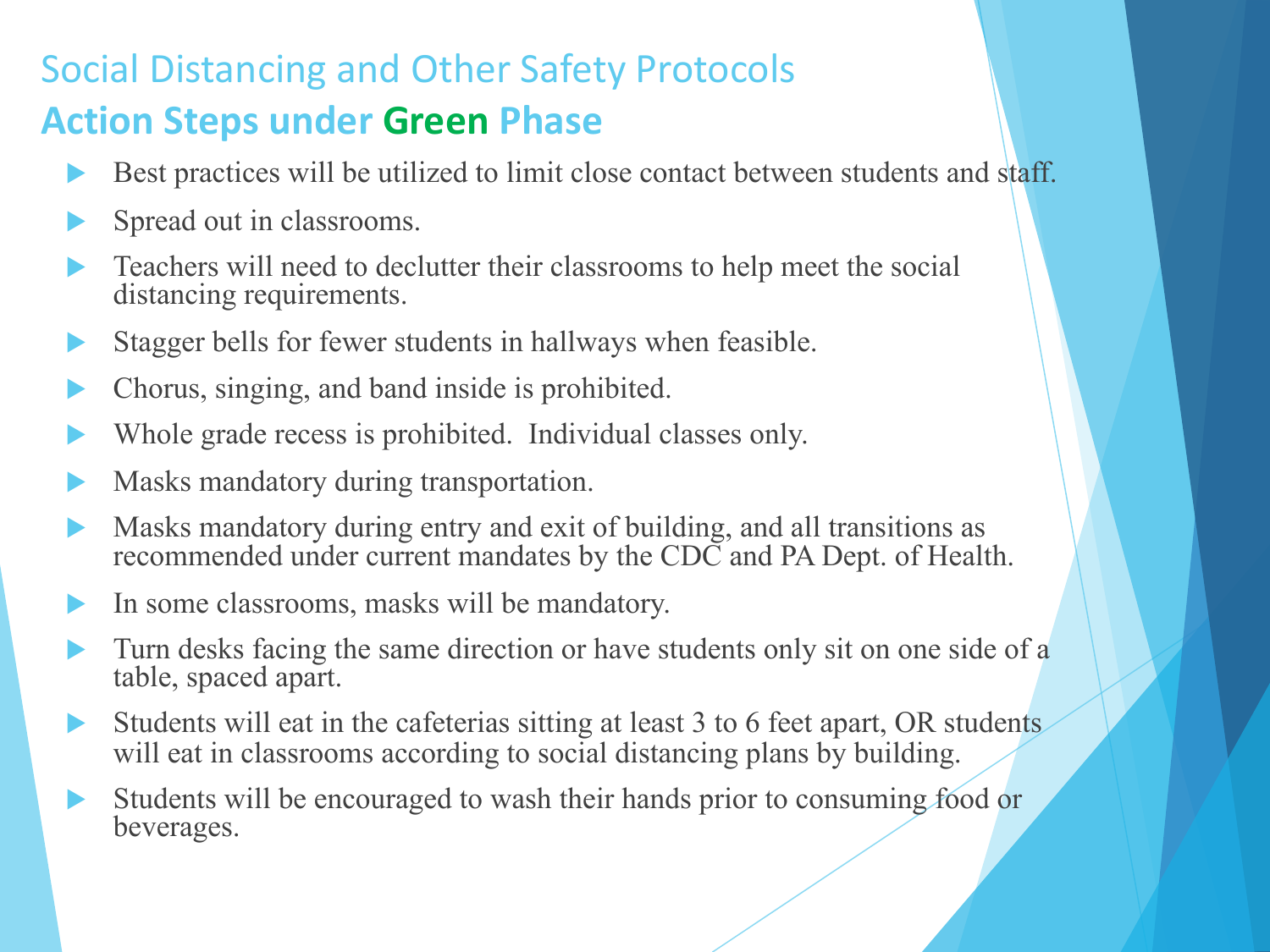#### Social Distancing and Other Safety Protocols **Action Steps under Green Phase**

- $\blacktriangleright$  [Frequent handwashing will be encouraged.](https://www.cdc.gov/handwashing/handwashing-family.html)
- $\blacktriangleright$  All staff will be trained on healthy hygiene practices so they can teach these to students.
- Ensure handwashing strategies include washing with soap and water for at least 20 seconds, especially after going to the bathroom; before eating; and after blowing your nose, coughing, or sneezing. If soap and water are not available and hands are not visibly dirty, use an alcohol-based hand sanitizer that contains at least 60% alcohol.
- $\triangleright$  CDC handwashing resources that include health promotion materials, information on proper handwashing technique, and tips for families to help children develop good handwashing habits.
- Ensure adequate supplies (e.g., soap, paper towels, hand sanitizer, tissue) to support healthy hygiene practices.
- Sharing of materials, supplies, and items will be prohibited.
- Physical Education Classes will be conducted with students and social distancing practices in place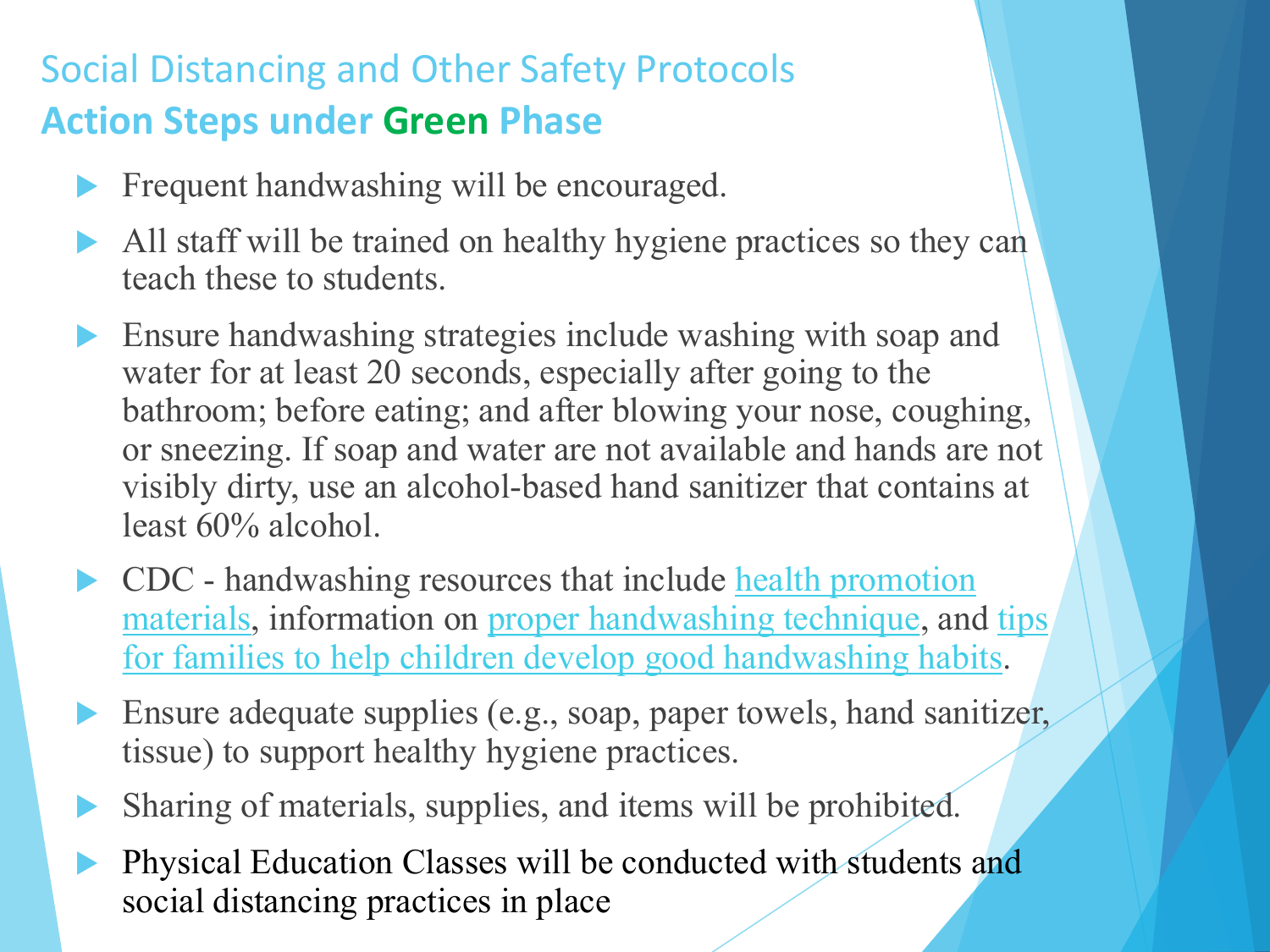Social Distancing and Other Safety Protocols **Action Steps under Green Phase**

- Academic, extracurricular, educational field trips, conferences, and meetings are limited to districts in IU5 and will be very limited.
- $\blacktriangleright$  Participation in athletics is limited to PIAA District 10 sanctioned competitions.
- **Travel to counties in yellow** for any event is prohibited.
- Only students, staff, and essential personnel will be allowed in district buildings past the school office.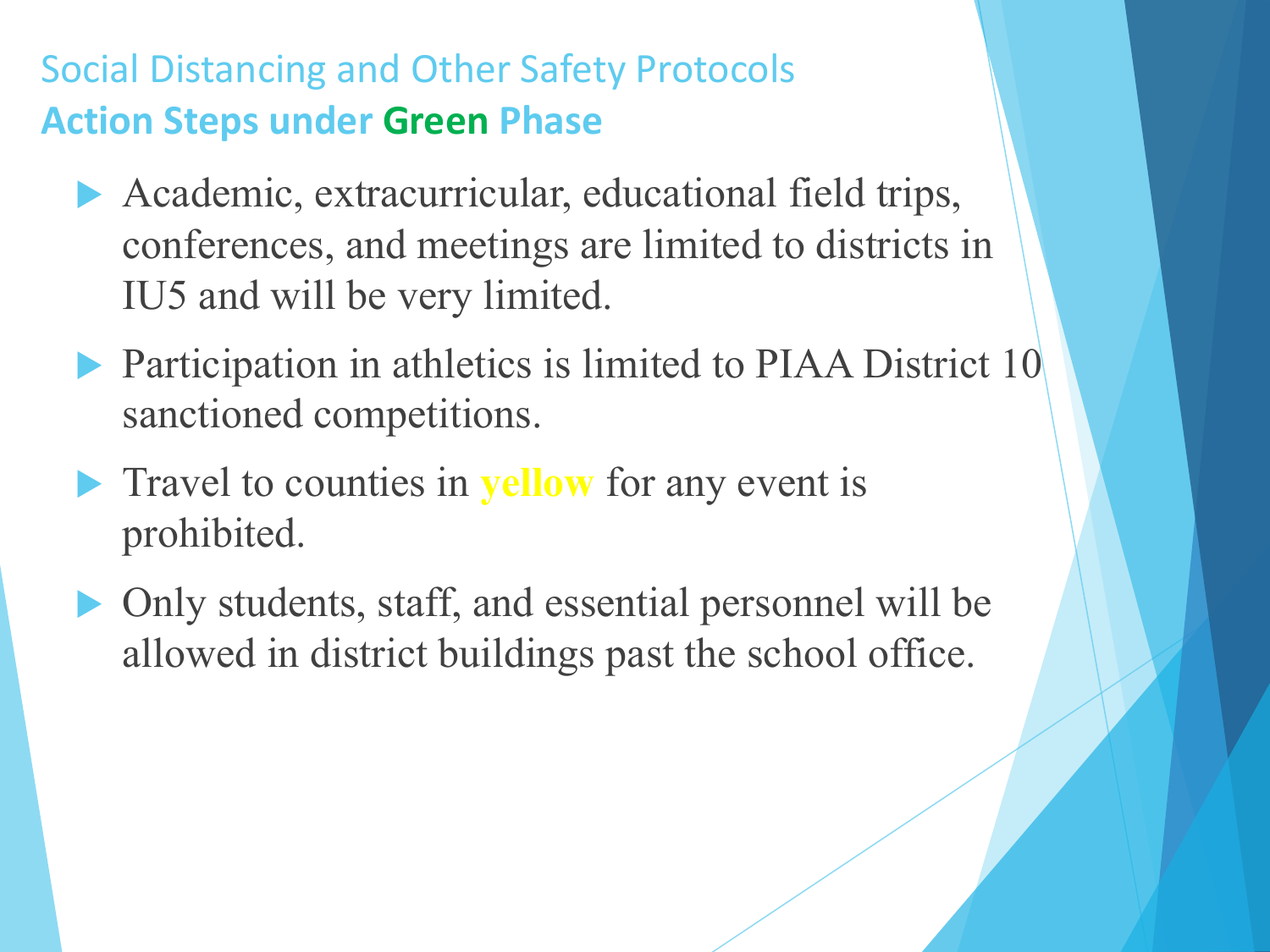#### **Social Distancing and Other Safety Protocols** Action Steps under YELLOW Phase

- ALL GREEN phase precautions
- The A/B/A/B and C Hybrid schedule apply.
- There are no practices/meetings/competitions. (athletic, musical, extra-curricular)
- Approximately  $\frac{1}{2}$  of the students will be on the bus at any time.
- Parent drop off/pick up will be encouraged.
- Fees eliminated for driving to school.
- Extra-curricular and educational field trips are eliminated.
- Attendance at in person conferences and events are eliminated.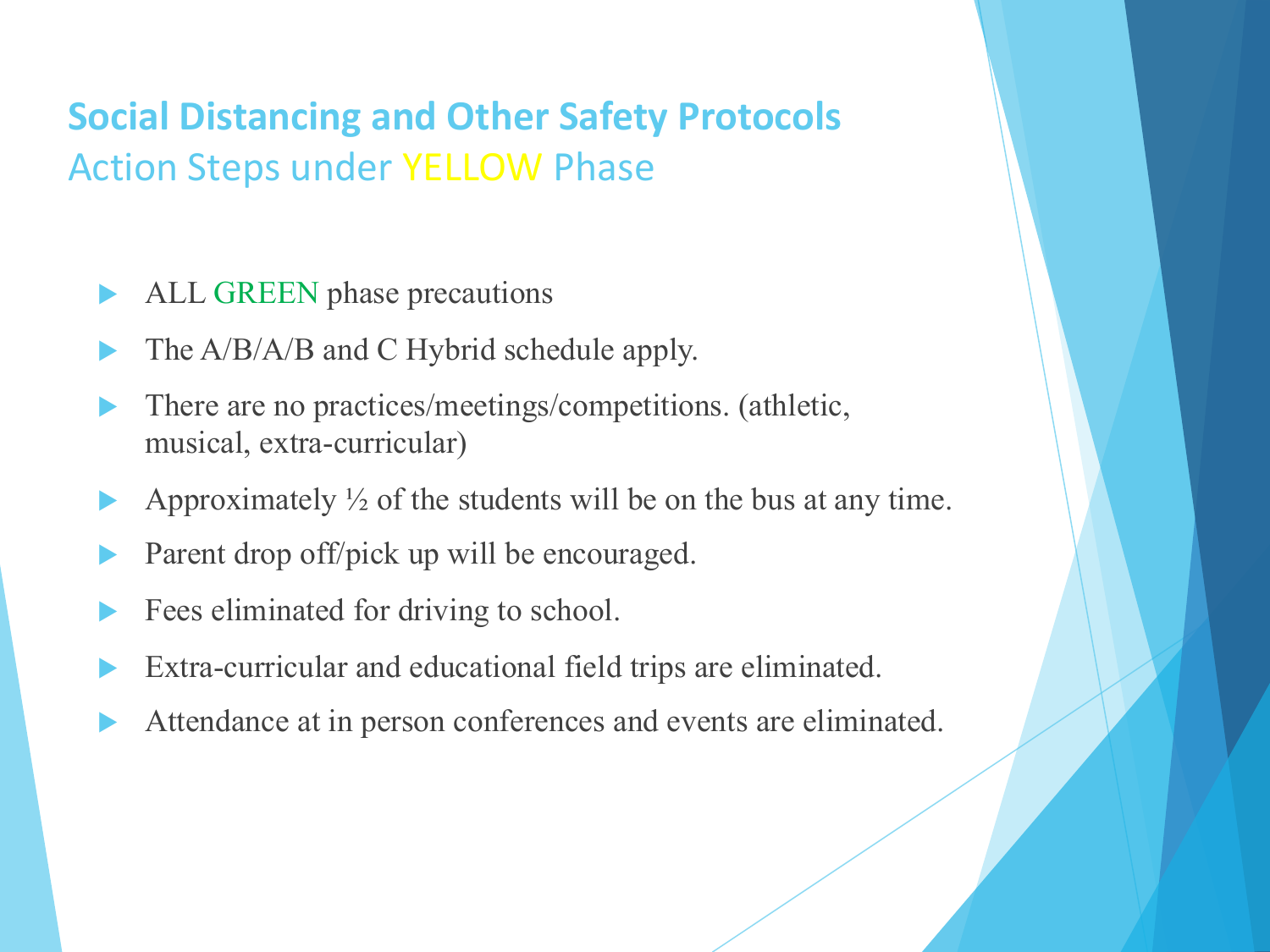#### **Monitoring Student and Staff Health Action Steps under Yellow and Green Phase**

- **Parents/Guardians will be responsible for symptom screening of** students at home each morning
- Parents/Guardians are responsible to ensure students with symptoms remain at [home and do not ride a bus or attend sc](https://www.healthychildren.org/English/family-life/work-play/Pages/When-to-Keep-Your-Child-Home-from-Child-Care.aspx)hool.
- $\blacktriangleright$  All district staff will perform a symptom screen on themselves prior to leaving for work and will stay home if ill.
- $\triangleright$  Students and staff will consistently be made aware of the signs and symptoms of COVID-19.
- Students will be sent to the quarantine room immediately if feeling symptomatic.
- The District will share resources with the school community to help families understand when to keep children home.

AAP When to Keep Your Child Home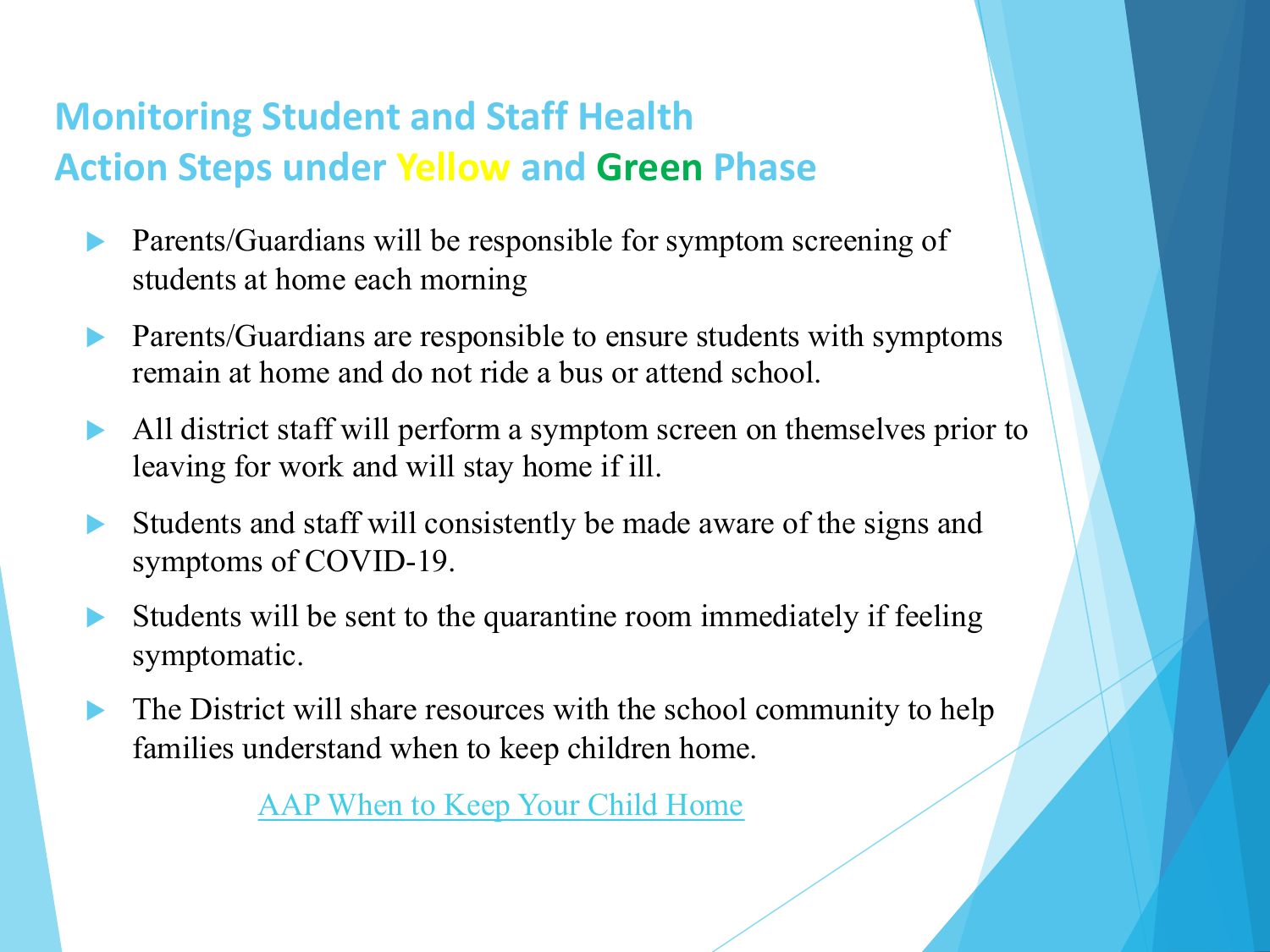#### **Mon[itoring Student and Staff Health](https://www.cdc.gov/coronavirus/2019-ncov/hcp/infection-control-recommendations.html%3FCDC_AA_refVal=https:/www.cdc.gov/coronavirus/2019-ncov/infection-control/control-recommendations.html) Action Steps under Yellow and Green Phase**

- If a student is sent to the quarantine room or sent home with COVID-19 symptoms, the pandemic coordinator will be notified.
- If a staff member is sent home with COVID-19 symptoms, the pandemic coordinator will be notified.
- $\triangleright$  School nurses and other healthcare providers should use Standard and Transmission-Based Precautions when caring for sick people.
- If a student or staff member has a confirmed case of COVID-19:
	- $\triangleright$  Notification/documentation must be presented to Pandemic Coordinator before re-admittance to school/work.
	- If a student or staff is confirmed as having COVID-19 by a medical professional, the effected building(s) will be closed for 72 hours for disinfecting.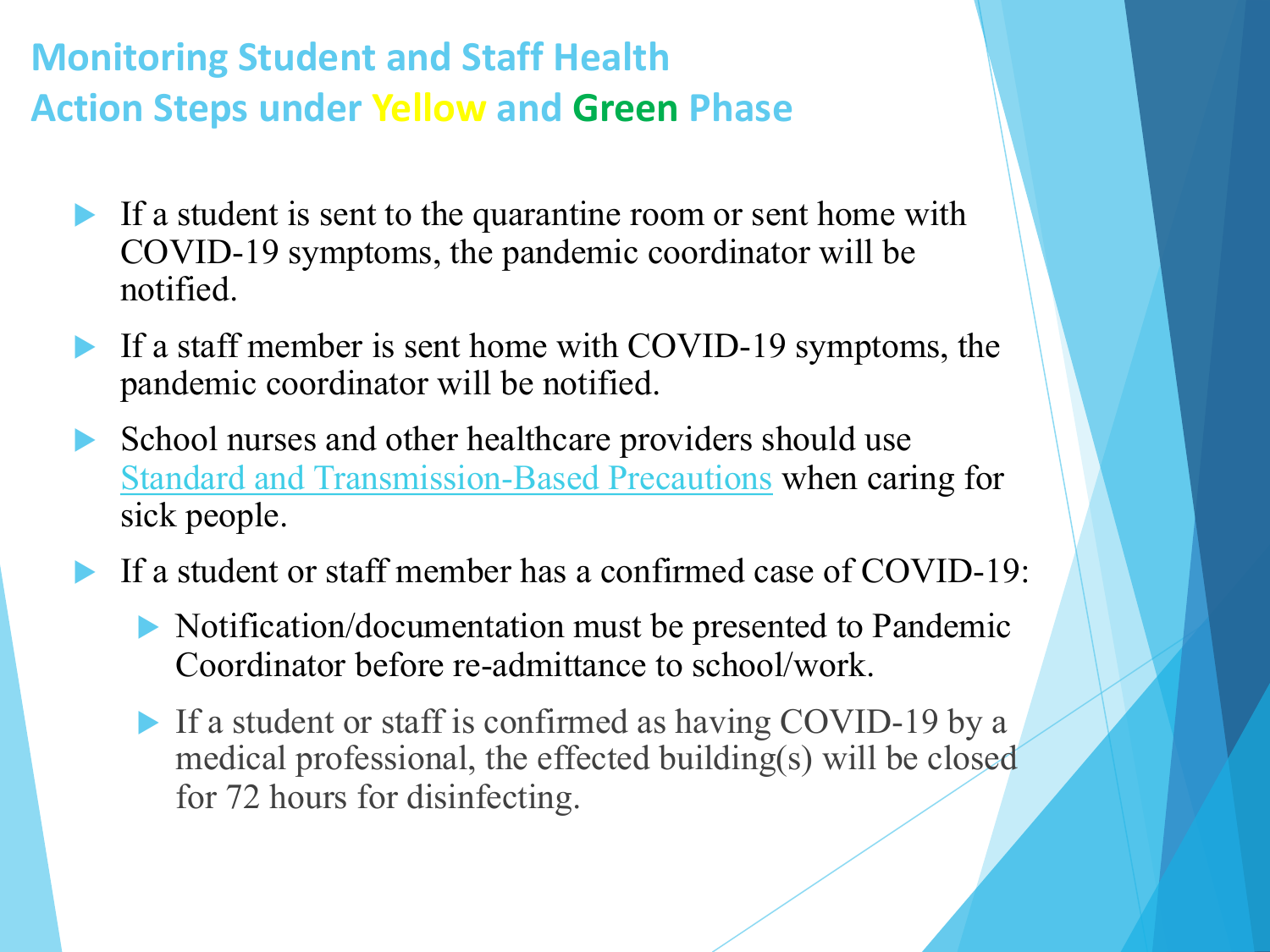#### **Monitoring Student and Staff Health Action Steps under Yellow and Green Phase**

- A student or staff member identified through contact tracing as being exposed to COVID-19 may return to school/work after 14 days with no signs or symptoms of COVID-19.
- A student or staff member who has been quarantined/sent home with signs or symptoms may return after:
	- ▶ 3 days with no fever (without medication) **AND** Respiratory symptoms have improved (e.g. cough, shortness of) **AND** 14 days since symptoms first appeared. **OR**
	- lacktriangleright Negative test after a 72-hour period of being non-<br>symptomatic.
- $\triangleright$  District will use multiple social media sites as well as district Website, "all call" system, and local news to notify families, staff, and general public of updates and/or changes to protocols and closures.
- $\blacktriangleright$  Will continue to monitor and follow procedures and guidelines from the CDC and PA Department of Health.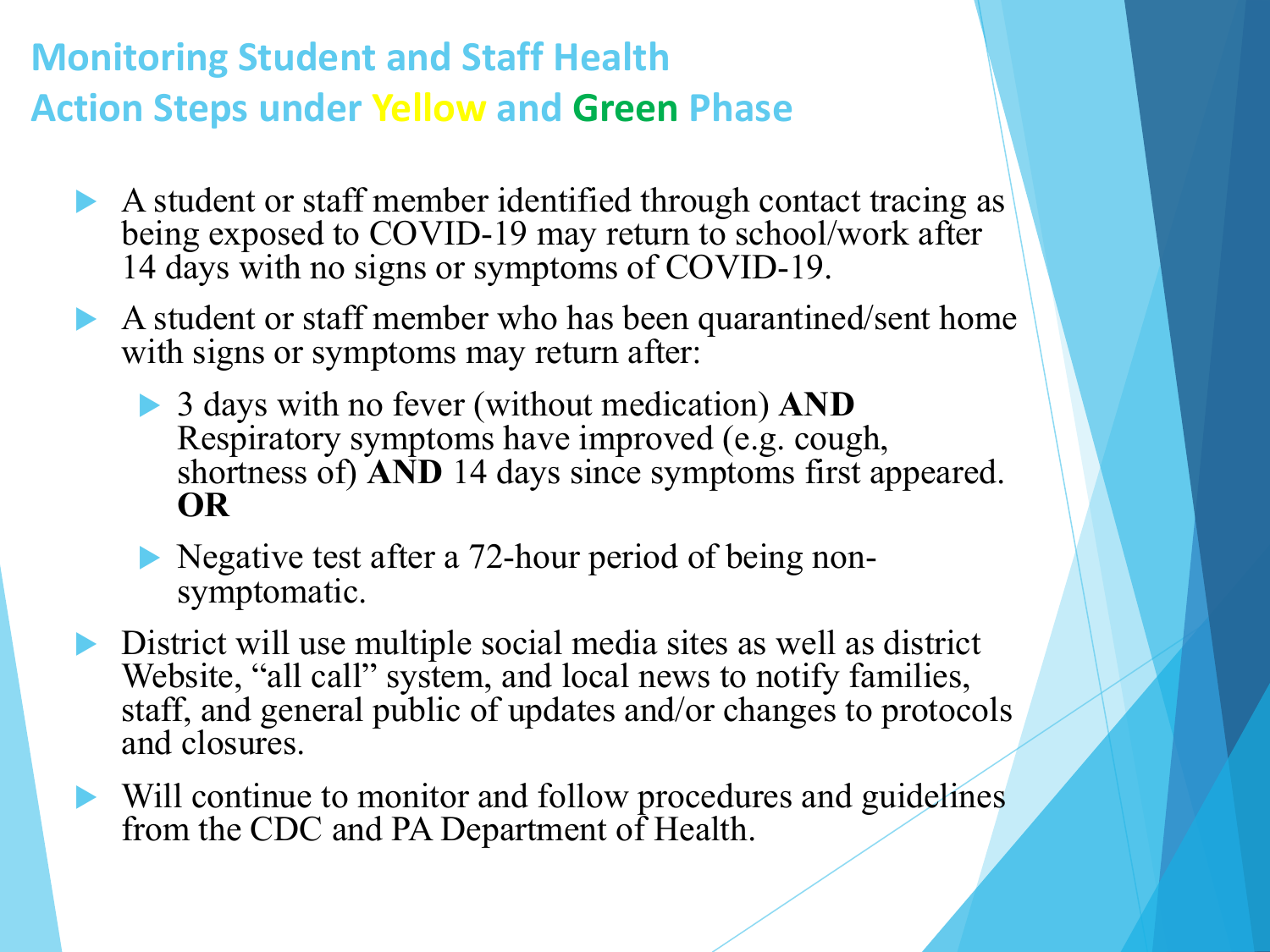#### **Other Consideration for Students and Staff Action Steps under Yellow and Green Phase**

- Action Steps under **Green** Phase.
- Teachers will send students that appear ill or are symptomatic to a quarantine room for temperature to be taken and notify Pandemic Coordinator.
- Additionally, high risk students will be monitored, and temperatures will be taken of those students as deemed necessary.
- Maximum physical distance feasible will be implemented between staff and students and staff to staff and student to student for high risk individuals.
- The district will follow guidelines set forth in the (FFCRA) Families First Coronavirus Response Act.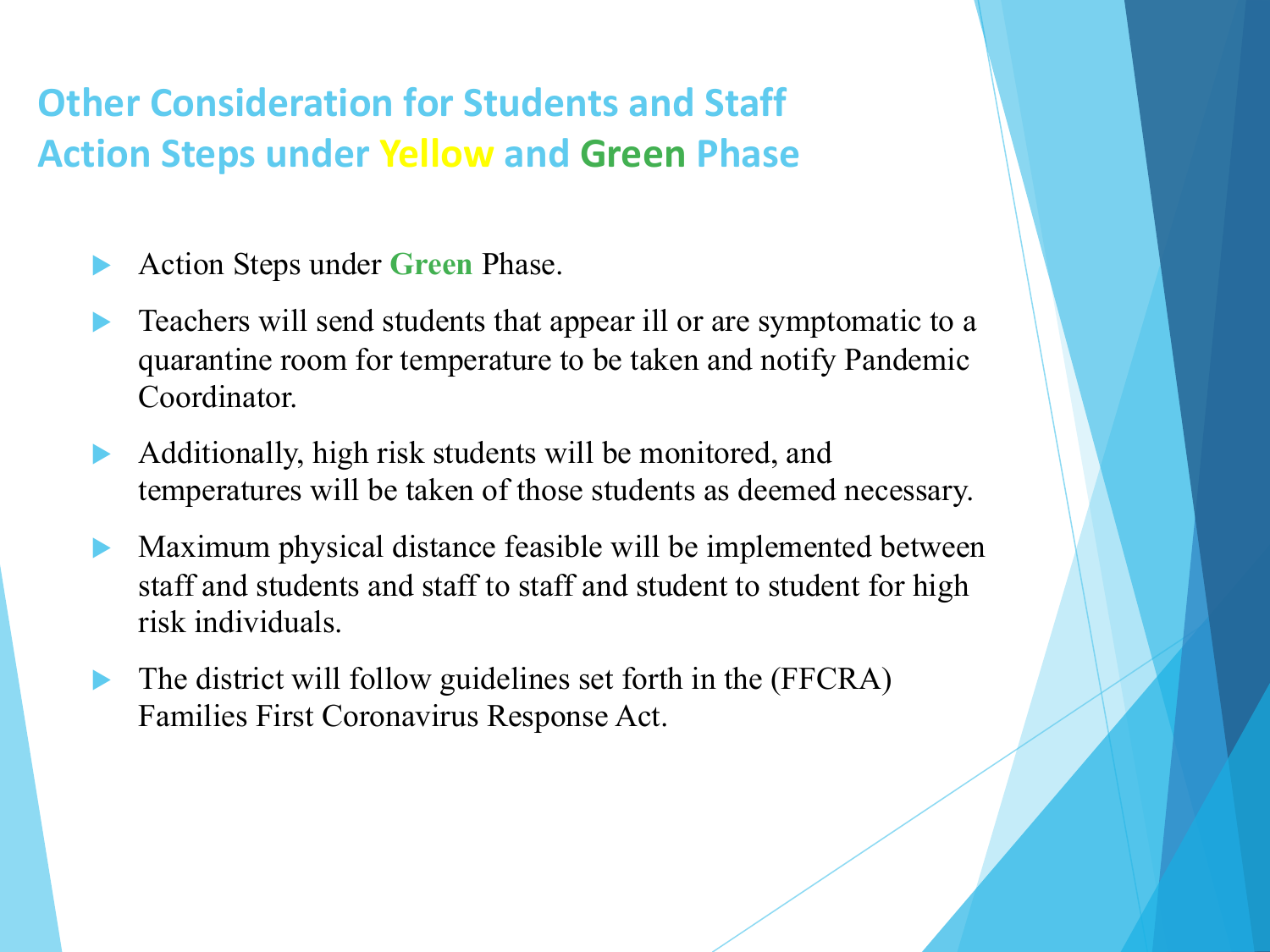#### **Other Consideration for Students and Staff Action Steps under Yellow and Green Phase**

- Face masks are strongly encouraged (or mandatory) during entry and exit of building, and all transitions as recommended under current mandates by the CDC and/or PA Dept. of Health.
- Face masks are encouraged (or mandatory depending on current mandates) for use during times when groups of individuals pass or are in close proximity such as hallway transitions.
- Face masks are strongly encouraged (or mandatory) during entry and exit of building, and all transitions as recommended under current mandates by the CDC and/or PA Dept. of Health.
- Face masks are mandatory during transportation.